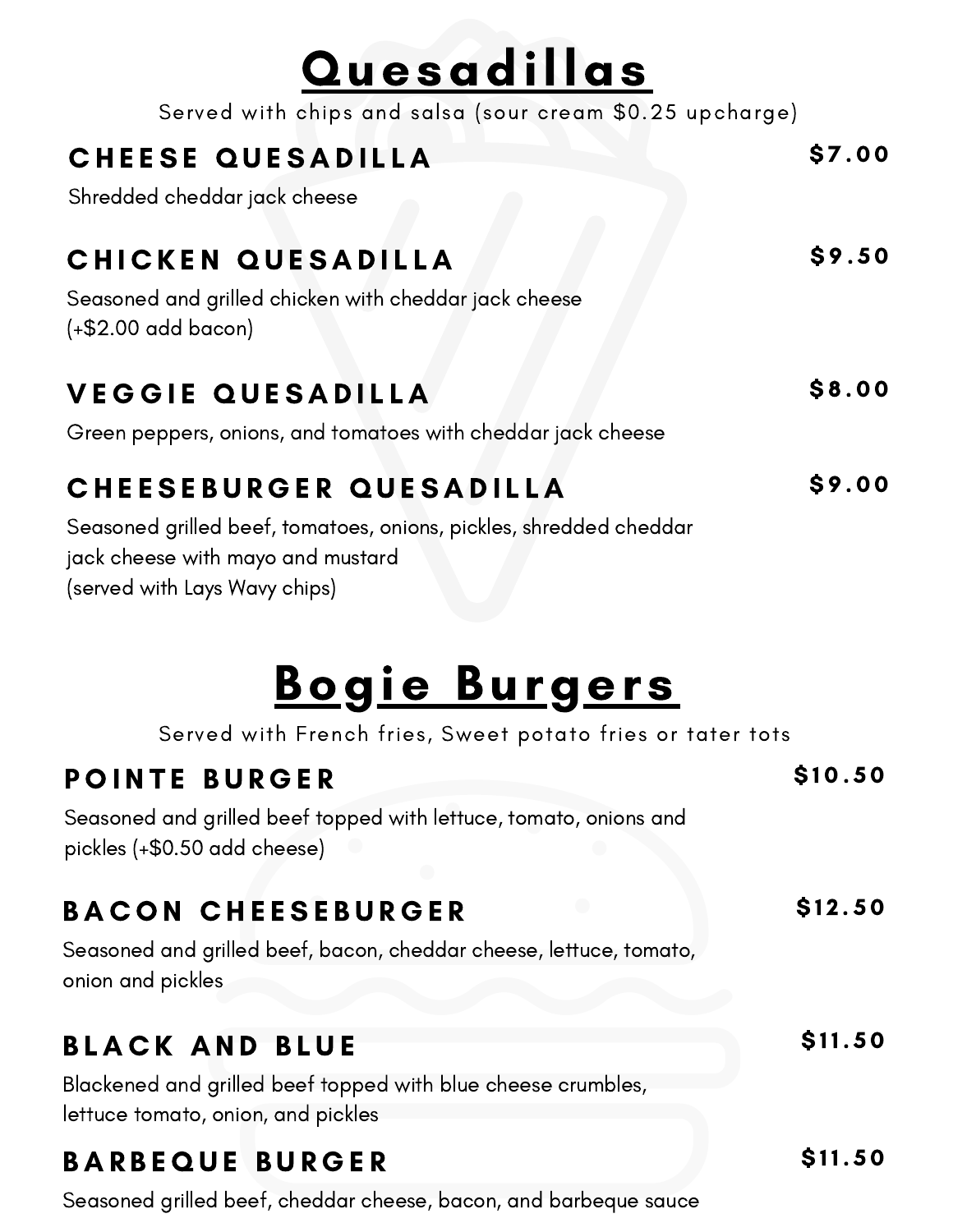| <u>Classics</u>                                                                                             |              |
|-------------------------------------------------------------------------------------------------------------|--------------|
| Served with chips (Fries \$1.50 upcharge)                                                                   |              |
| THE POINTE CLUB                                                                                             | \$9.75       |
| Sliced ham, turkey, pepper jack, cheddar cheese, bacon, lettuce,<br>tomato and mayo on white or wheat bread |              |
| <b>BLT</b>                                                                                                  | \$8.50       |
| Smoked bacon, crisp lettuce, and tomato on white or wheat bread<br>$(+\$1.50$ add fried egg)                |              |
| <b>TURKEY OR HAM SANDWICH</b>                                                                               | \$7.50       |
| Served with cheddar cheese, lettuce, tomato, and mayo                                                       |              |
| ALL BEEF 1/4 LB. HOTDOG                                                                                     | \$5.00       |
| \$6.50 with chips (add sauerkraut \$0.50)                                                                   |              |
| GRILLED CHEESE SANDWICH                                                                                     | \$6.50       |
| Cheddar cheese melted between two slices of white or wheat bread                                            |              |
| <b>HOMEMADE CHICKEN SALAD SANDWICH</b>                                                                      | <b>S8.50</b> |

Cheddar cheese melted between two slices of white or wheat bread

\*Consuming raw or undercooked meat, eggs, or poultry increases your risk of contracting a food borne illness, especially if you have certain medical conditions.\*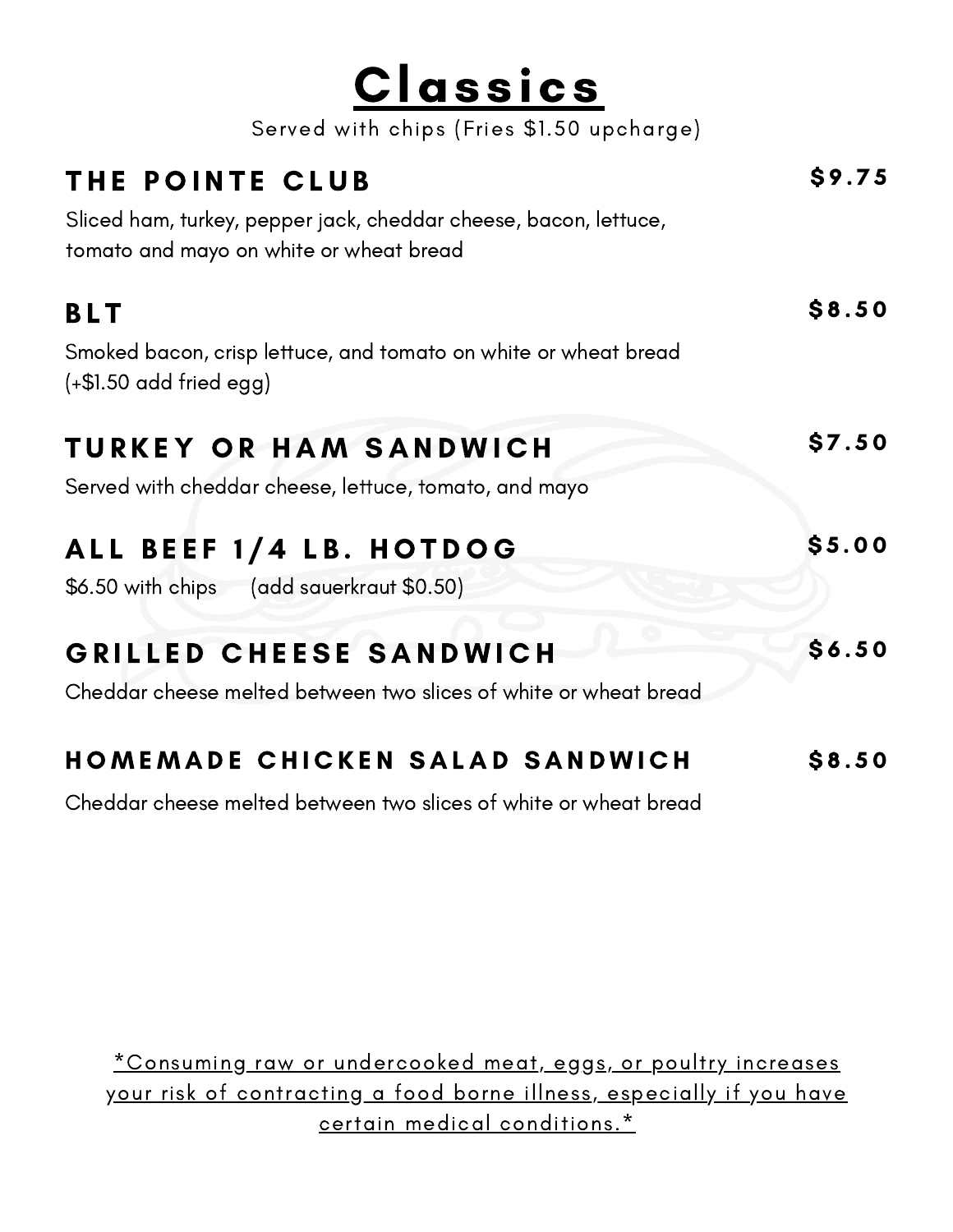# From The Grille

Served with French fries, Sweet potato fries or tater tots

| <b>BACON JACK CHICKEN SANDWICH</b><br>Grilled chicken breast, sliced bacon, pepper jack, lettuce, tomato,<br>onion and mayo on a toasted bun                                             | \$10.50 |
|------------------------------------------------------------------------------------------------------------------------------------------------------------------------------------------|---------|
| <b>BUFFALO CHICKEN RANCH WRAP</b><br>Crispy breaded chicken bites tossed in buffalo sauce topped with<br>cheddar jack cheese, lettuce, tomato, onion, and ranch dressing                 | \$10.50 |
| CHEDDAR BACON BBQ CHICKEN SANDWICH<br>Grilled chicken breast topped with bacon, cheddar cheese, and BBQ<br>sauce on a toasted bun                                                        | \$10.50 |
| <b>CHICKEN STRIP BASKET</b><br>Served with fries or tots, and your choice of dipping sauce                                                                                               | \$9.50  |
| GRILLED CHICKEN TACOS<br>Two flour tortillas, grilled chicken, lettuce, tomatoes, shredded cheddar<br>jack, and cajun ranch served with tortilla chips and salsa<br>(Fries not included) | \$9.50  |
| REUBEN SANDWICH<br>Grilled rye bread, with slow cooked corn beef, sauerkraut, melted<br>swiss cheease, and thousand island dressing                                                      | \$11.50 |
| LOADED NACHOS                                                                                                                                                                            | \$9.50  |

Grilled chicken, melted cheddar jack cheese, lettuce, tomatoes, and jalapeños, served with sour cream and salsa